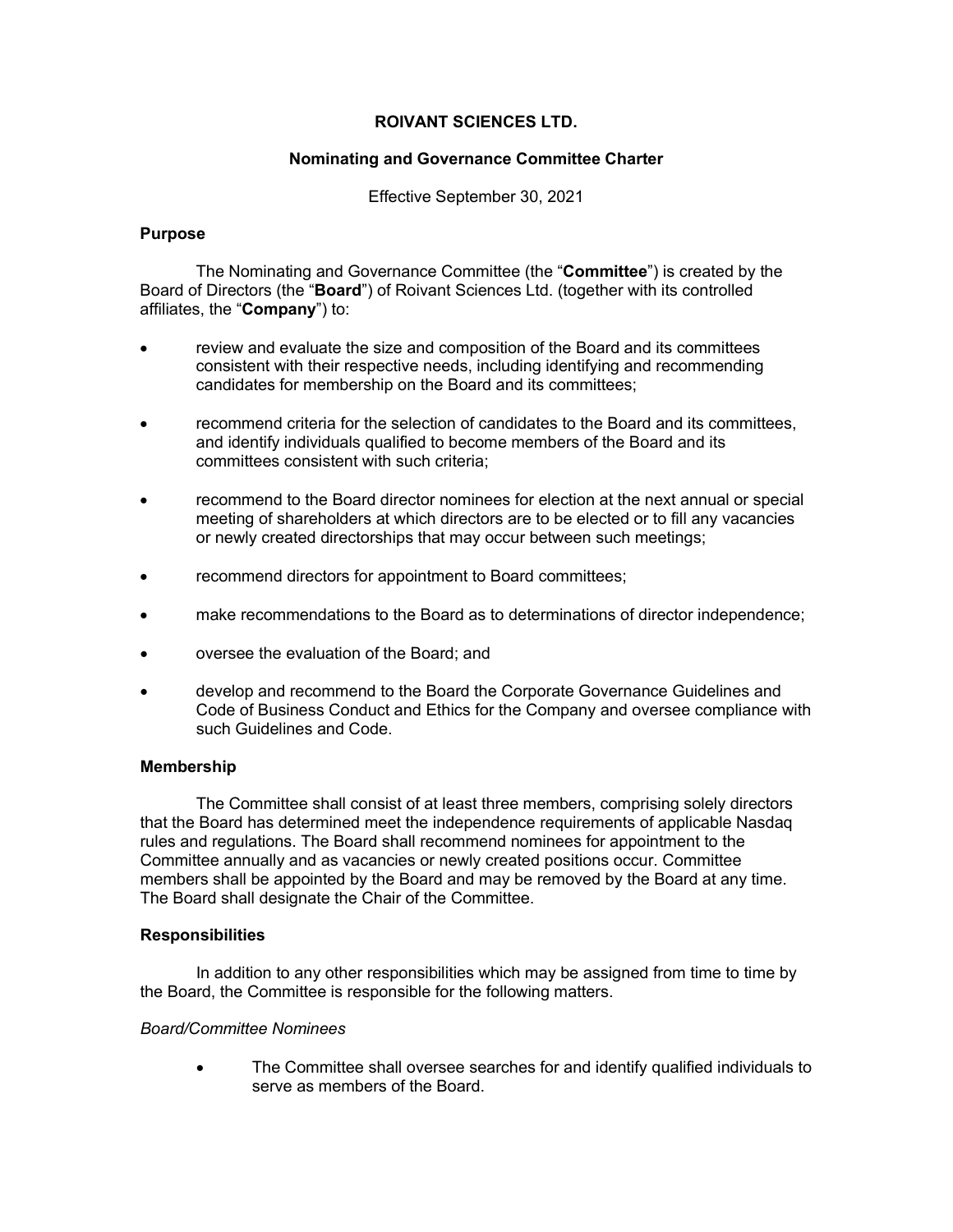- The Committee shall recommend to the Board criteria for Board and Board committee membership and shall recommend individuals for membership on the Board and its committees. In making its recommendations for Board and committee membership, the Committee shall:
	- review candidates' qualifications for membership on the Board or a committee of the Board (including making a specific determination as to the independence of each candidate) based on the criteria approved by the Board (and taking into account the enhanced independence, financial literacy and financial expertise standards that may be required under law or Nasdaq rules for Audit Committee or other committee membership purposes);
	- in evaluating current directors for re-nomination to the Board or reappointment to any Board committees, assess the performance of such directors;
	- periodically review the composition of the Board and its committees in light of the current challenges and needs of the Board, the Company and each committee, and determine whether it may be appropriate to add or remove individuals after considering issues of judgment, diversity, age, skills, background and experience;
	- periodically review, as appropriate, the service of all directors on the boards of other public companies with consideration to the substantial time commitment required of directors and make such recommendations to the Board as it may deem advisable; and
	- consider any other factors that are set forth in the Company's Corporate Governance Guidelines or are deemed appropriate by the Committee or the Board.

# *Management Succession*

• The Committee shall, in consultation with the Company's Principal Executive Officer, periodically review the Company's management succession planning, including policies for Principal Executive Officer selection and succession in the event of the incapacitation, retirement or removal of the Principal Executive Officer, and evaluations of, and development plans for, any potential successors to the Principal Executive Officer.

# *Evaluating the Board and its Committees*

- At least annually, the Committee shall lead the Board in a self-evaluation to determine whether it and its committees are functioning effectively. The Committee shall oversee the evaluation process and report on such process and the results of the evaluations, including any recommendations for proposed changes, to the Board.
- At least annually, the Committee shall review the evaluations prepared by each Board committee of such committee's performance and consider any recommendations for proposed changes to the Board.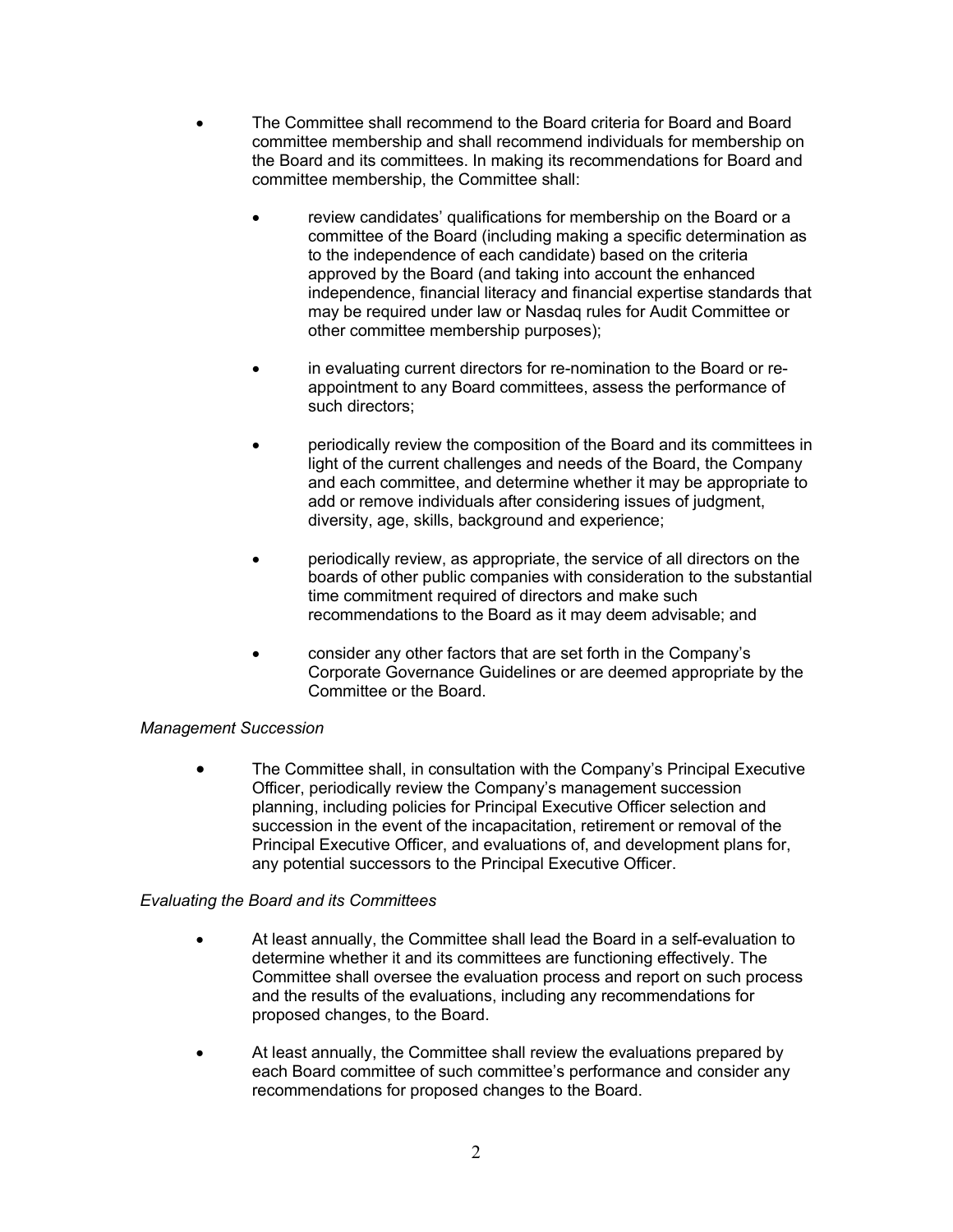#### *Corporate Governance Matters*

- The Committee shall develop and recommend to the Board the Corporate Governance Guidelines and Code of Business Conduct and Ethics for the Company. At least annually, the Committee shall review and reassess the adequacy of such Corporate Governance Guidelines and Code of Business Conduct and Ethics, and recommend any proposed changes to the Board.
- The Committee shall be responsible for any tasks assigned to it in the Company's Corporate Governance Guidelines.
- The Committee shall oversee compliance with the Company's Corporate Governance Guidelines and Code of Business Conduct and Ethics and report on such compliance to the Board. The Committee shall also review and consider any requests for waivers of the Company's Corporate Governance Guidelines or Code of Business Conduct and Ethics for the Company's directors, executive officers and other senior financial officers, and shall make a recommendation to the Board with respect to such request for a waiver.
- The Committee shall review potential conflicts of interest involving directors, including whether such director or directors may vote on any issue as to which there may be a conflict.

### *Director Orientation and Continuing Education*

• The Committee shall oversee an orientation and continuing education program for directors meeting the requirements set forth in the Company's Corporate Governance Guidelines.

### *Reporting to the Board*

- The Committee shall report to the Board periodically.
- At least annually, the Committee shall evaluate its own performance and report to the Board on such evaluation.
- The Committee shall periodically review and assess the adequacy of this charter and recommend any proposed changes to the Board for approval.

### **Authority and Delegations**

The Committee has the sole authority to retain and terminate any advisers, including search firms to identify director candidates, compensation consultants as to director compensation and legal counsel, including sole authority to approve all such advisers' fees and other retention terms.

The Committee may delegate its authority to subcommittees or the Chair of the Committee when it deems it to be appropriate and in the best interests of the Company.